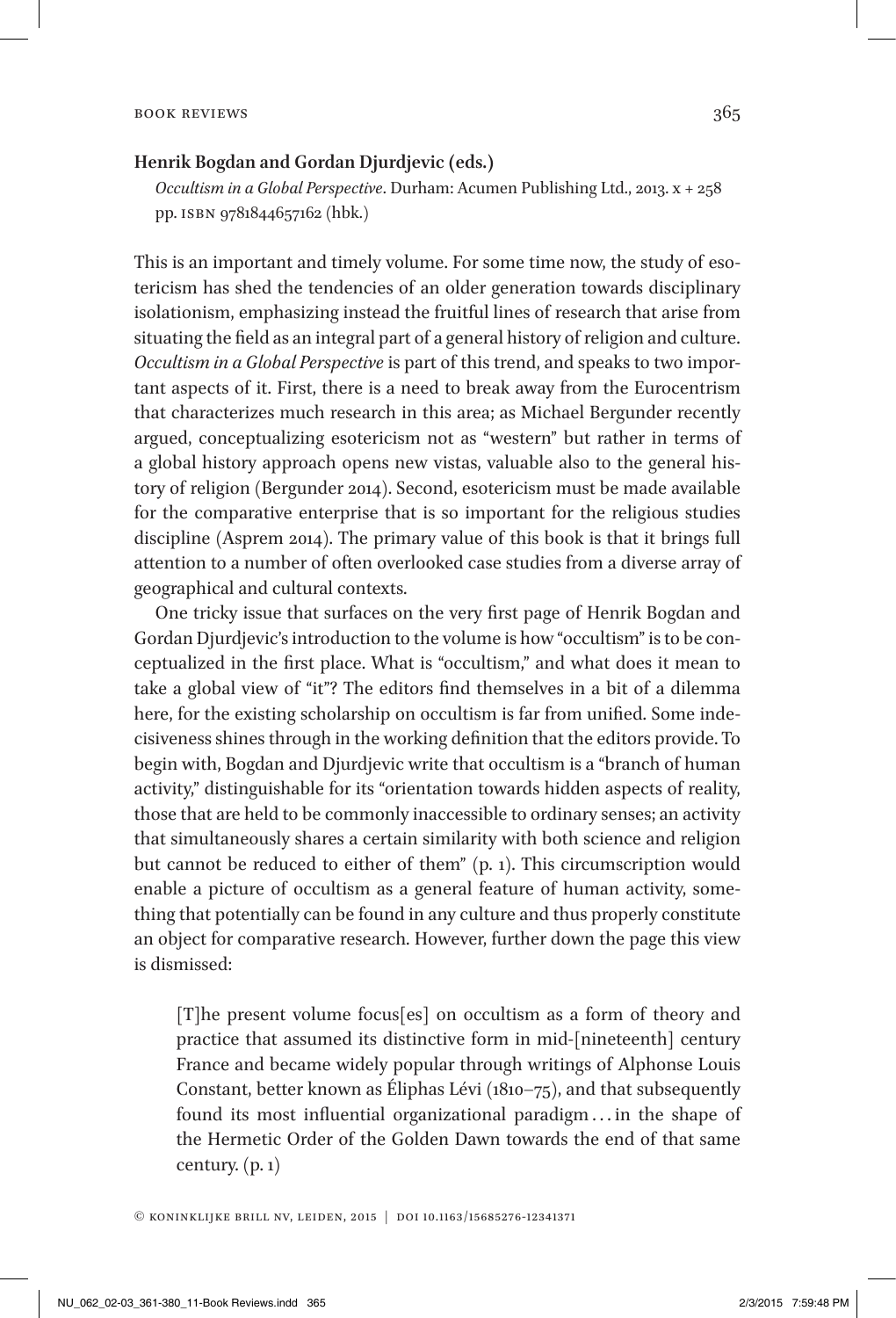Far from universal, occultism is understood as a very specific cultural formation originating in post-revolutionary France. What the book studies, then, is the various "migrations" of this particular cultural product throughout the world since the nineteenth century.

The selection of articles and the scope of the volume as a whole testify, for the most part, to this strictly historical conception. This is a volume not about occultism as a cross-cultural type, with comparative studies of, e.g., occult sciences, secret societies, or initiations across cultures and regions; rather, it is a collection of surveys that trace originally European occult movements into disparate national contexts. This is valuable in itself. The "global" in the volume's title should best be understood as one of the dimensions in a process of *modernization* that specifically "Western" esotericism has undergone — which includes a response to secularization, disenchantment, and globalization in the wake of the Enlightenment, but increasingly through the age of imperialism and the phases of decolonialization and post-colonialism that followed in the twentieth century.

A result is that the scope of articles is not quite as global as the title suggests. Of eleven chapters, four focus on European countries, two focus on Latin American contexts, while currents and figures in Australia, India, Japan, and the Ottoman Empire all figure in one chapter each. Reflection on the local factors that are involved in shaping belief and practice is a major advantage of comparative studies in general, and one in which at least some of the papers in this collection engage. Djurdjevic's contribution on Yugoslavian occultism does, for example, try to explain some trends by reference to the unique political tensions in the country's history. Francesco Baroni discusses the case of a theurgical magical system emerging against the background of Italian Roman Catholicism mixed with pre-existing Italian esoteric movements that were of only limited influence outside the country. Bogdan calls attention to the appropriation of Aleister Crowley's teachings in the context of the Indian Holy Order of Krishna, reflecting also on the global publishing networks of occultism emerging in the twentieth century.

Other chapters emphasize the global transfers that characterize post-war occultism in particular. PierLuigi Zoccatelli's article on the influential (especially in the Latin American sphere) but equally under-studied "Gnostic movement" of the Columbian occultist Samael Aun Weor draws attention to the weaving together of a range of occult doctrines, from Gurdjieff's already syncretic teachings to Rosicrucian currents and Western tantra. It also provides a number of intriguing clues for further comparative work, especially considering the observation that practices for spiritual development involving "sexual energies" constitute "a sort of 'signature' of a far greater number of modern

Numen 62 (2015) 361–380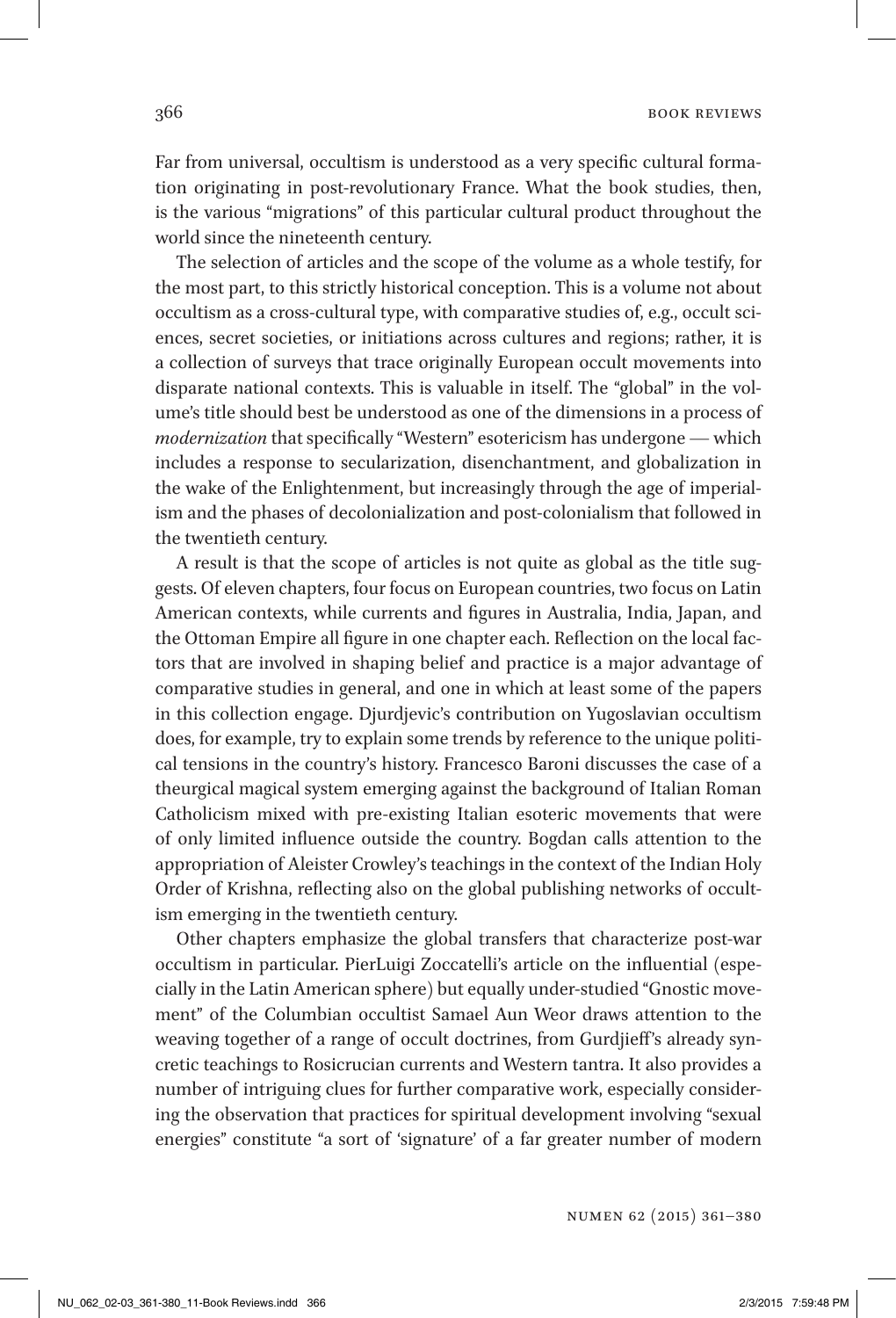## BOOK REVIEWS 367

and contemporary esoteric and occult groups" (p. 149). Indeed, the centrality of this topos is underlined by two other articles that find sexual teachings and practices in a German context (Hakl on Fraternitas Saturni) and an Indo-English context (Bogdan on the Holy Order of Krishna), respectively. Arthur Versluis' chapter on the emergence of "esoteric Hitlerism" in the works of the Greek-French Nazi and spiritual writer Savitri Devi and the Chilean diplomat Miguel Serrano similarly brings attention to a bizarre case of global mythmaking that weaves together elements lifted from Aryan mythology, Nazi survival myths, Theosophy, perennialist readings of the Tibetan Kalachakra tantra, UFO beliefs, and so on and so forth.

Two highlights of the collection are Kennet Granholm's theoretical chapter on the problems in defining "the West," and Thierry Zarcone's contribution on esotericism in the Islamic context of the Ottoman Empire. Granholm's contribution not only shows the conceptual fuzziness of "the West" due to its simultaneous construction along geographical, political, and cultural dimensions, but also how the concept has always been bound up with shifting geopolitical realities. The current notion is thus largely coextensive with the strategic military situation as defined by the North Atlantic Treaty Organization — which is hardly surprising, but seems a rather arbitrary starting point for defining the boundaries of a historical research program. Instead, Granholm calls for a focus on more locally grounded identities. Noting also that a positive view of "the East" has been so formatively influential in esoteric discourses — and not only in modern times, but all the way back to the "Platonic orientalism" of late antiquity — we are also invited to see that "esotericism" is one of those contexts in which the very construction of the distinction between "West" and "East" itself has been at stake.

Finally, Zarcone's paper is perhaps the most conceptually stimulating contribution in this volume, as it outlines (not without its problems, to be sure) analogues of "esotericism" in the Islamic sphere, in addition to noting the reception of "Western" occult ideas and movements in these contexts. Zarcone identifies the long tradition, within both Sunni and (especially) Shia currents, of distinguishing between the outer (*zahir*) and the hidden (*batin*) meanings of the Qur'an, but also by extension of the world itself. These currents, which Zarcone demonstrates have important structural similarities in doctrine, practice, and organizational and didactic form to "Western" esotericism (following here, in broad strokes, Antoine Faivre's definition), also share an origin in Neoplatonic, Hermetic, and other philosophical currents of late antiquity. Moreover, Zarcone shows how these currents (including some Sufi sects but, more importantly, currents of Ismailism, Batinism, Alevism, and even Yazidism) were reconceptualized and interpreted in light of occultist

Numen 62 (2015) 361–380